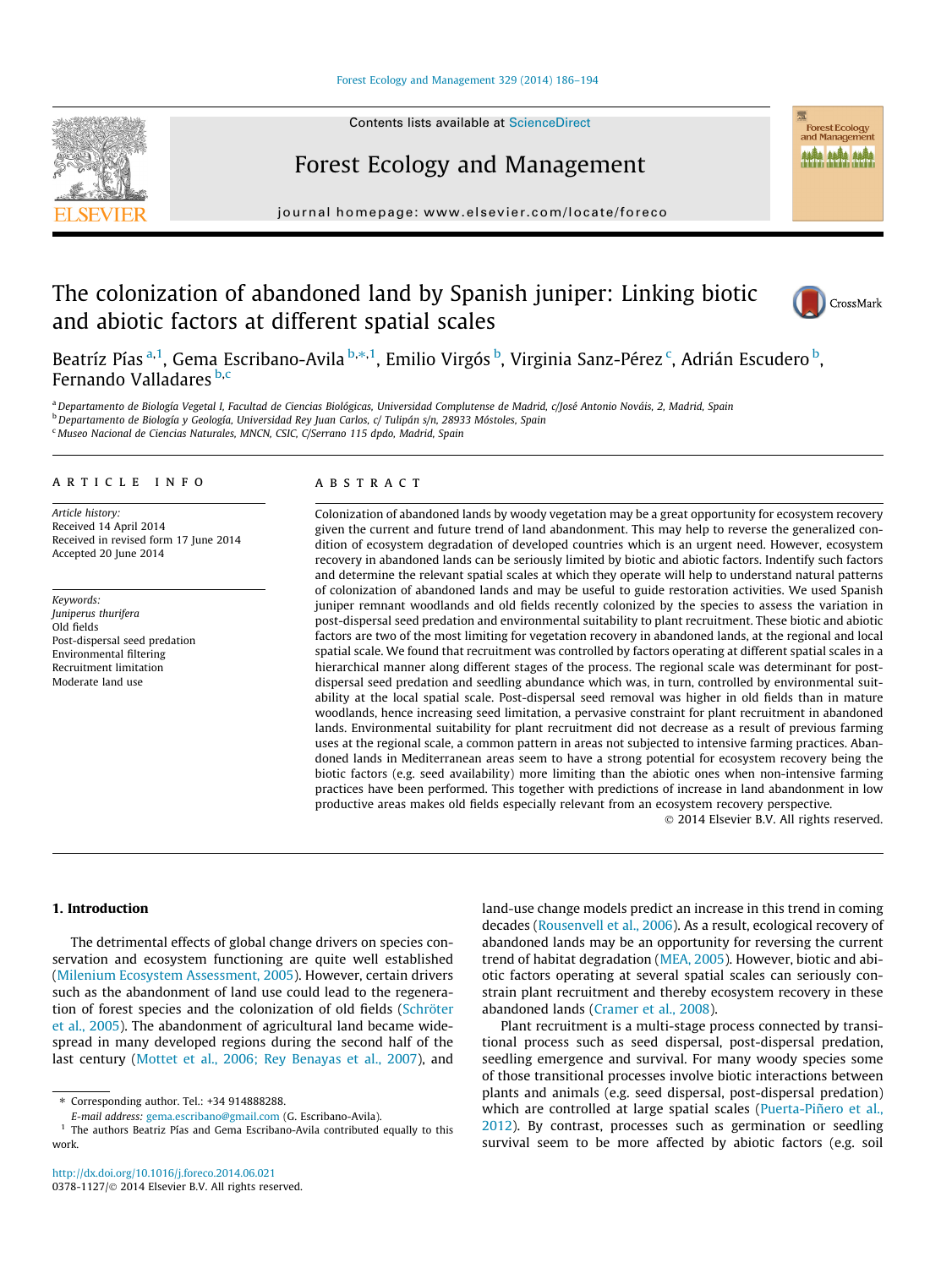moisture and nutrient content and light availability) that mainly vary at fine spatial scales [\(García and Houle, 2005](#page-8-0), and references therein).

Post-dispersal seed predation is known to be especially limiting in the recovery of degraded lands such as fragmented [\(Santos and](#page-8-0) [Telleria, 1994; González-Varo et al., 2012](#page-8-0)), burned ([Torre and Díaz,](#page-8-0) [2004](#page-8-0)) or formerly cultivated areas ([Wijdeven and Kuzee, 2000\)](#page-8-0). The abundance of seed predators such as small mammals is often higher in these early successional stages. This is due to the low structure complexity of the vegetation in degraded lands, usually dominated by shrubs and herbaceous vegetation forming an abundant understory at the ground level that reduces the predation risk of small mammals ([Ostfeld et al., 1997](#page-8-0)). At fine spatial scales higher seed predation rates are expected in more covered microhabitats ([Díaz, 1992; Manson and Stiles, 1998](#page-8-0)) with larger seed clumps or greater seed density [\(Hulme, 1994](#page-8-0), see [Janzen, 1970;](#page-8-0) [Connell, 1971](#page-8-0) for details on predictions of changes in seed predation with parent plant distance).

Once dispersed seeds escape predation, the fate of surviving seeds and seedlings is mainly modulated by abiotic factors which affect seeds germination and seedling survival (e.g. moisture, light and nutrients). These abiotic factors, in turn, determine the suitability of the different microhabitats present in an ecosystem ([Gómez-Aparicio et al., 2005](#page-8-0) and references therein). In the case of abandoned fields, the availability of suitable microhabitats could be especially limiting due to former farming activities ([Dupouey](#page-8-0) [et al., 2002; Flinn and Marks, 2007](#page-8-0)). Thereby to understand how colonization proceeds in abandoned lands driving ecosystem recovery, is necessary to identify which are the main biotic and abiotic constraints for this process and the spatial scales at which they operate.

Ecosystems in the Mediterranean Basin have a long, intense history of land use which has been abandoned in certain areas (i.e. northern fringe) since the mid-twentieth century coinciding with industrialization and rural exodus. This has lead to the gradual re-forestation of these areas [\(Barbero et al., 1990; Debussche](#page-7-0) [et al., 1999; Chauchard et al., 2007\)](#page-7-0). Spanish juniper (Juniperus thurifera L.) woodlands have been particularly affected by this process ([Olano et al., 2008\)](#page-8-0). During the past century, its populations experienced a sharp decline due to the intense use of the species for wood and derived forest products and habitat destruction ([Gauquelin et al., 1999](#page-8-0)). Land abandonment has allowed the densification of its woodlands and the colonization of former agricultural lands and livestock pastures [\(Gimeno et al., 2012a\)](#page-8-0). Therefore, it is a good study system for widen the knowledge regarding how ecosystem recovery, driven by plant recruitment, proceed in abandoned lands. Spanish juniper woodlands are priority habitats for conservation in the 2000 Natura Network, act as refuge for endemic species and form part of the cultural and historical heritage [\(Olano et al., 2008](#page-8-0)). This makes the study of Spanish juniper colonization of abandoned lands particularly interesting not only from an ecological point of view, but also from a conservation and sustainable management perspective.

In a previous study, we determined the dispersal patterns of Spanish juniper at different spatial scales after land abandonment. We found that seed arrival to old fields was not limited due to the dispersal activity of a rich dispersal community, although the quantity of seeds dispersed in old fields was lower than in woodland remnants [\(Escribano-Avila et al., 2012](#page-8-0)). In previous studies we also found spatial concordance between microhabitats in which more seeds are dispersed and the suitability of such microhabitats for germination and seedling survival [\(Escribano-Avila et al., 2012,](#page-8-0) [2013\)](#page-8-0). However, we do not know if the seed dispersal pattern is consistent with the recruitment pattern or how post-dispersal seed predation and microhabitat environmental conditions could be affecting seedling establishment in relation to land use. Thus, we

have combined experimental and observational data on post-dispersal seed removal, natural recruitment and abiotic conditions considering several spatial scales to evaluate the following hypotheses: (i) post-dispersal seed removal is controlled at the regional and local scale with greater seed removal in recently colonized old fields and in more covered microhabitats with greater seed density ([Manson and Stiles, 1998; Hulme, 1994\)](#page-8-0). (ii) Early recruitment is controlled at the local scale by environmental variables (i.e. water, soil nutrient content and light availability), which are known to be more favorable beneath canopies [\(Gauquelin et al.,](#page-8-0) [1992; Montesinos et al., 2007; Escribano-Avila et al., 2013\)](#page-8-0). However, such environmental conditions could change according to previous land use [\(Gimeno et al., 2012a\)](#page-8-0). In this case, an indirect effect of regional scale on seedling establishment could be expected being the final outcome of which hardly foreseeable.

#### 2. Methods

#### 2.1. Study area and species

The Spanish juniper (J. thurifera L.) is a dioecious tertiary-relict tree endemic to continental areas of the western Mediterranean Basin. It forms low density pure or mixed-species woodlands in poor, shallow, rocky soils. The most extensive woodlands of Spanish juniper are found in Spain, particularly in the central high plateaus that range between 800 and 1200 m a.s.l., and are subjected to a continental Mediterranean climate [\(Gauquelin et al., 1999\)](#page-8-0). Males and females flower at the end of winter, and fertilized female cones take 22 months to develop and ripen ([Adams, 2004;](#page-7-0) [Montesinos et al., 2006](#page-7-0)). Mature cones are then dispersed by birds and mammals in low and high density seed clumps, respectively ([Santos et al., 1999; Escribano-Avila et al., 2012\)](#page-8-0). Rodents and granivore birds consume both fruits and seeds [\(Santos and Telleria,](#page-8-0) [1994](#page-8-0) and references therein). Non-predated seeds germinate approximately 15 months after dispersal usually from April to September with the highest peak between May and June ([Escribano-](#page-8-0)[Avila et al., 2013](#page-8-0)). The study was conducted at two sites belonging to the Natura 2000 network in Guadalajara province, central Spain, Torremocha and Maranchón located in Alto Tajo Natural Park and Parameras de Maranchón, Hoz de Mesa y Arangoncillo (SCI), respectively ([Fig. 1A](#page-2-0)). The two sites are 1250 m (Maranchón) and 1278 m (Torremocha) m.a.s.l., and are separated by a distance of c. 20 km. The climate is Mediterranean continental with an annual rainfall of about 500 mm and a pronounced summer drought. Mean annual temperature is 10.2  $\degree$ C, with January being the coldest month (mean temperature: 2.4  $\degree$ C) and July the warmest (mean temperature: 19.5 °C) (data provided by the Spanish Meteorology Agency, [www.aemet.com\)](http://www.aemet.com). Snowfalls occur from November to April at both sites.

#### 2.2. Study system and sampling design

The territory was classified into three habitat types: mature woodland remnants, recently colonized old fields and active agricultural lands ([Fig. 1](#page-2-0)B), the latter of which was beyond the scope of this study. Spanish juniper cover in mature woodland remnants is over 30% with a high abundance of reproductive adult trees, while it is less than 15% in recently colonized old fields. Most trees in this habitat type are Spanish juniper newcomers, and there are rarely more than 4 adult reproductive trees per hectare. Traditional management in woodland remnants has been logging and extensive grazing (see [Gimeno et al., 2012a; Escribano-Avila et al.,](#page-8-0) [2012](#page-8-0)), and these practices are still actively carried out at our study sites by local people in a traditional and extensive fashion. Old fields were devoted to crops or livestock pastures.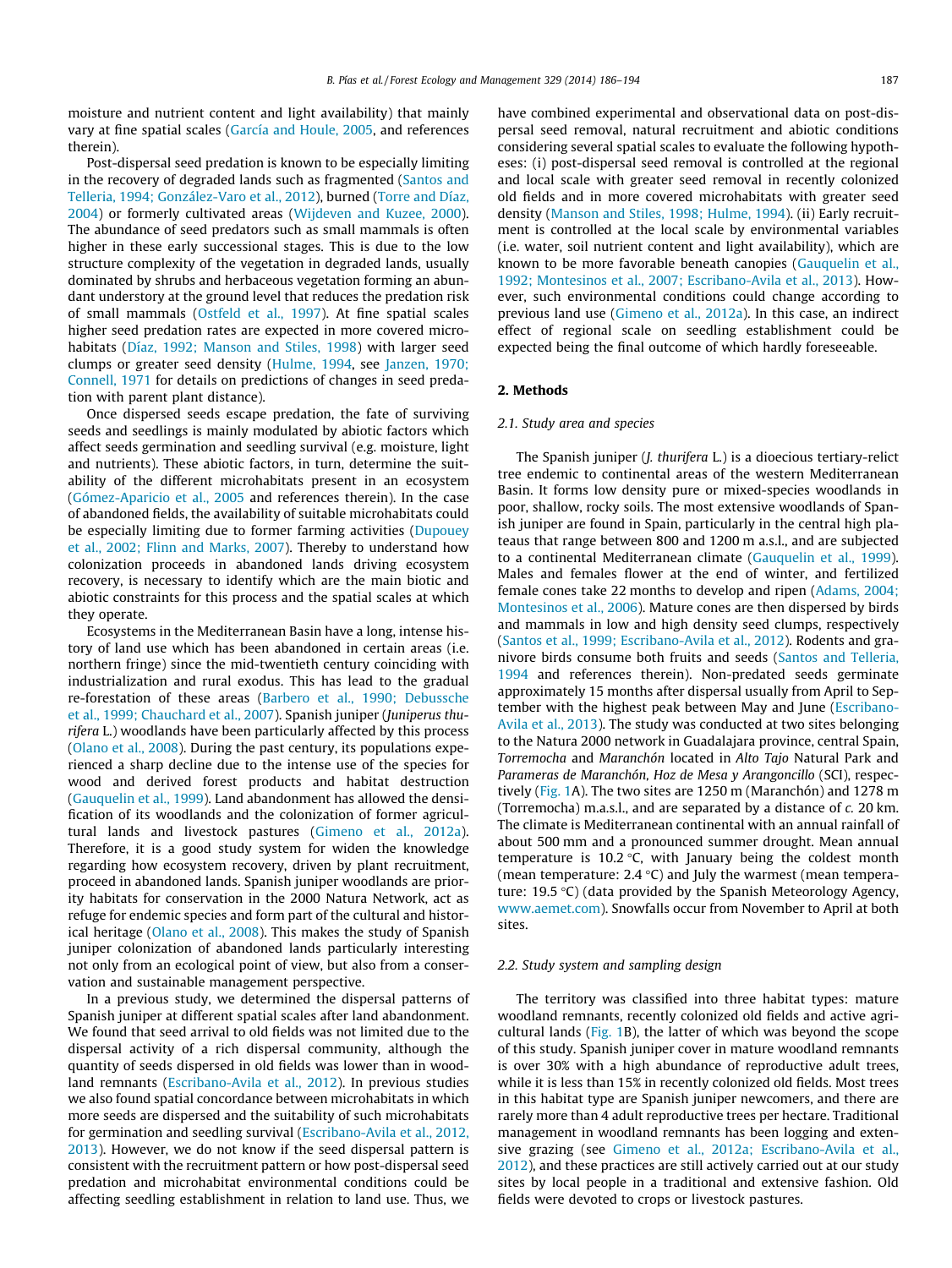<span id="page-2-0"></span>

Fig. 1. (A) Study area within the Iberian Peninsula. On the top right, a close-up of the protected areas, Alto Tajo and Parameras de Maranchón, Hoz de Meas y Aragoncillo (Natura 2000 Network) where the study sites are located. (B) The different study sites and the distribution of the habitats describing the ongoing process of *J. thurifera* expansion. In each sampling plot  $(N = 20)$ , 4 sampling stations were established in the microhabitats: female and male Spanish juniper canopies, shrubs and open gaps for a total of 80 sampling stations in which post-dispersal seed removal, recruitment and environmental variables were studied.

To account for the most relevant spatial scales in the colonization process, we performed a nested design including the regional and local spatial scales. The regional spatial scale included different habitats occurring at the landscape level and extended over several hectares (site and habitat). The local spatial scale represented environmental heterogeneity varying at a fine-grained spatial scale and extending over less than a few square meters, referred as microhabitat. In this study, the local spatial scale was characterized by four main microhabitats: Spanish juniper female and male canopy cover (sex-ratio was balanced in the study area, personal observation), shrubs and open gaps. This last category, open gap, was characterized by the lack of canopy cover with bare soil or soil covered by biological crust, or creeping vegetation. An intermediate spatial scale (plot) including several microhabitats within a habitat type was used to characterize the heterogeneity between the regional and the local scale. We established a total of 20 plots (100 m  $\times$  50 m) in the two studied habitats, mature woodland remnants and old fields at two different sites located at a distance of c. 20 km. In each plot one sampling station was established in each of the 4 microhabitats for a total of 80 sampling stations (see Fig. 1).

#### 2.3. Abundance of predators

Censuses were performed at each sampling station using standard Sherman live traps to identify and determine the abundance (frequency of capture) of small rodents. (Apodemus sylvaticus and Mus spretus are the targeted species in this territory.) These censuses were carried out before the seed monitoring periods in the experimental seed removal experiment to avoid interference. Two-night trapping sessions were conducted in February and March 2009 and one in February 2011 during new moon to avoid low capture rate mediated by a moon effect on the risk perceived by small mammals ([Vickery and Bider, 1981; Kotler et al., 1991\)](#page-8-0). We placed a total of 3 traps in each sampling station covering a total surface of 3 square meters. The traps were baited with apple and a paste made of tuna fish in oil and flour, and the doors were oriented in opposite directions. A piece of waterproof cotton was added to protect captured rodents from the cold. The traps were activated at dusk and checked at dawn. Trapped rodents were released immediately following identification. The abundance index of rodents was estimated as the number of captures per 100 traps/night.

We sampled granivore bird density in March 2009 and 2011. The sites and habitat types were censored once each year. In mature woodland remnants, we established a 2 km length transect with a 50 m wide main belt which included the studied plots ([Santos et al., 1999\)](#page-8-0). In recently colonized old fields, bird censuses were taken from a watching point from where the whole plot was visible. All potential granivores walking along the transects or seen or heard from the watching points were recorded. The total sampling effort was 400 min. Density was estimated as the mean number of birds seen or heard by site and habitat divided by the sampled surface in each habitat type. All necessary permits were obtained from the corresponding authorities, and all animal manipulation was performed following national and international recommendations.

### 2.4. Post-dispersal seed removal experiment

To evaluate post-dispersal seed removal, we carried out field experiments after the seed dispersal season in April 2009 and April 2011. Seed depots (Petri dishes) were placed at each sampling station  $(N = 80)$  mimicking clump size and number of seeds in clumps deposited by the species' main dispersers, carnivores and thrushes. The seed clumping pattern of a carnivores was simulated with 2 groups of 18 seeds (two seed depots), whereas we used 6 groups of two seeds (three seed depots) for thrushes, this variable is hereafter referred as seed clumping type. The whole surface of the sampling station was covered with seed depots placed 50 cm from one another and nailed to the ground with a wooden stick. Small holes were made in the bottom of each depot for water drainage, and gloves were used to prevent human scent from interfering with the experiment. The experiments were carried out during new moon nights in both years. Removal rates were estimated by counting the number of remaining seeds in each depot after 3, 5, 7 and 15 days in relation to the amount of seeds offered. We assume seed removal was proportional to seed predation as it has been proved by other fleshy fruited plants (see e.g. [Hulme,](#page-8-0) [1994\)](#page-8-0). Birds and rodents were excluded from seed depots in ten randomly chosen sampling stations using a wire mesh (1.2 cm). These were used as a control to assess background seed loss due to rain, runoff or wind [\(Kelrick et al., 1986; Hulme, 1994](#page-8-0)). Although previous works have shown that Spanish juniper seeds can be removed by ants ([Montesinos et al., 2007\)](#page-8-0), they were inactive in our study area at the time the experiments were carried out.

#### 2.5. Seedling abundance

Seedling abundance was sampled in June 2009 and 2011 in all sampling stations ( $N = 80$ ) in which the seed removal experiment was performed. All seedlings up to two years old were counted in 4 quadrats (30  $\times$  30 cm) in 2009 and in 6 quadrats in 2011. Two additional quadrats were evaluated in 2011 due to the low seedling density found in 2009. Seedling density (seedlings/ $m^2$ )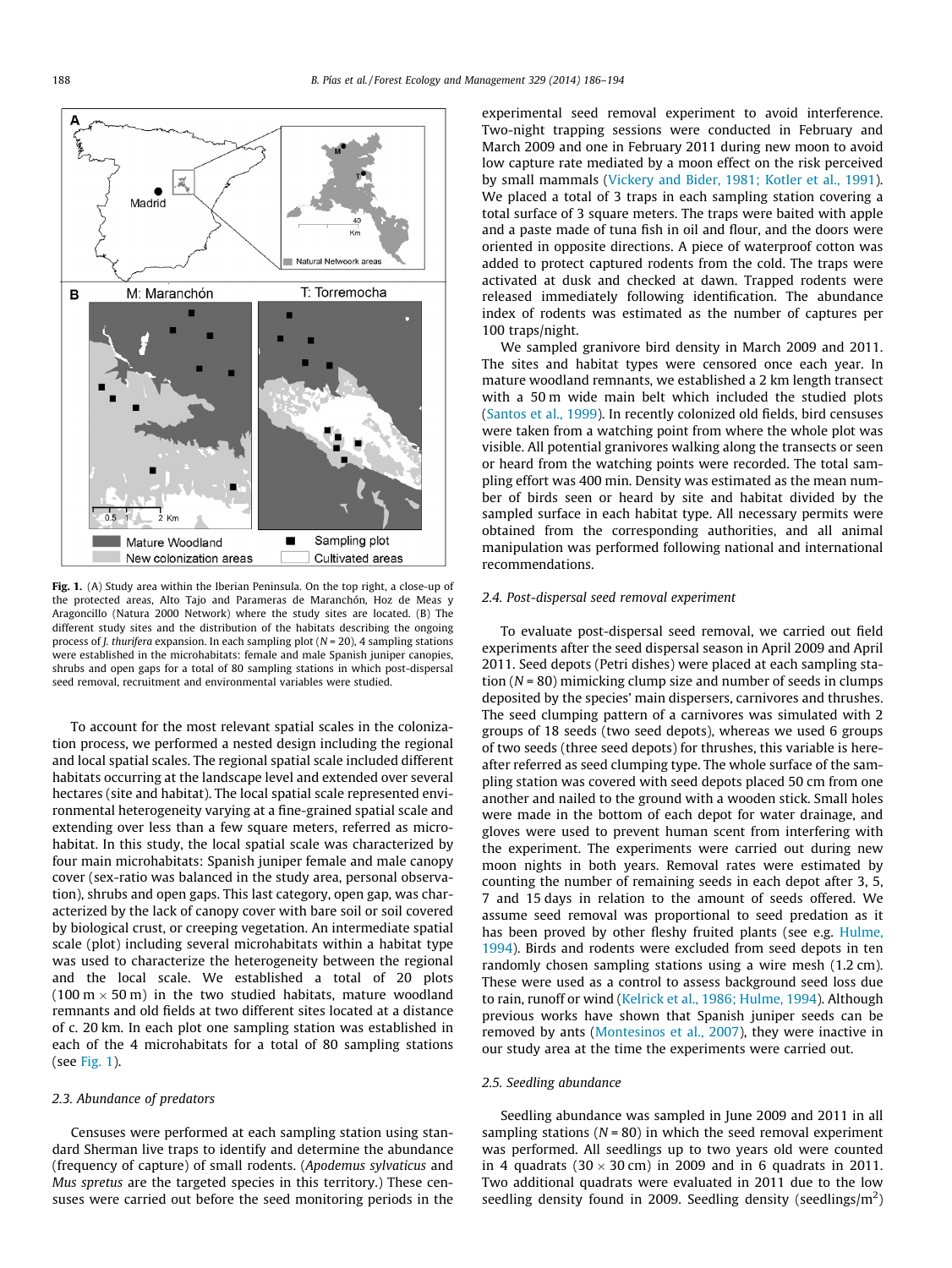<span id="page-3-0"></span>was calculated for each year, and their sum was used in statistical analyses.

#### 2.6. Soil properties and canopy openness

A core from the upper 5–15 cm of soil was randomly obtained in each sampling station (80 soil cores) in May to evaluate soil conditions at the peak of germination ([Escribano-Avila et al., 2013\)](#page-8-0). Water content and nutrient supply greatly influence seedling establishment and could change as a result of previous farming activities ([Dupouey et al., 2002; Flinn and Marks, 2007](#page-8-0)). Thus, gravimetric soil moisture content was measured as the difference between wet soil and dry soil until constant weight, expressed as water weight/dry soil weight (hereafter referred as moisture content). Dry soil was sieved to 2 mm grains for chemical analyses. We performed soil digestion following the Kjeldahl method ([Radojevic and Bashkin, 1999\)](#page-8-0). The supernatant was then analyzed with an automatic chemistry analyzer to obtain total nitrogen content on each soil sample (mg/g of dry soil) (Skalar 4000 SAN System, Segmented Flow Analyzer; Skalar, Breda, The Netherlands; Equipment located in Nutri-Lab [www.nutrilab-urjc.es\)](http://www.nutrilab-urjc.es).

Radiation for each microhabitat was estimated with hemispherical photographs taken in each sampling station with a digital camera (Cool Pix 995, Nikon, Tokyo, Japan), coupled to a fish-eye lens, of  $180^\circ$  field of view (FCE8, Nikon) set horizontally on a tripod. Photographs were taken at a height of 15 cm, which is the maximum height reached by seedlings up to two years old (authors' personal observation). All photographs were taken on the same day in March with cloudy conditions to ensure homogeneous illumination of the overstory canopy and a correct contrast between the canopy and the sky. The resulting images were analyzed for canopy openness using Hemiview canopy analysis software version 2.1 (1999, Delta-T Devices Ltd., UK). We estimated the global site factor (GSF) which is the proportion of direct and indirect radiation reaching under each canopy where seedlings were located. The resulting measure varied from 0 to 1 with 0 corresponding to a totally closed canopy (minimal radiation) and 1 to an open gap with no canopy at all (maximal radiation). Hereafter, this variable is referred to as canopy openness.

#### 2.7. Understory cover at the microhabitat and plot level

Since vegetation cover at ground level could influence the antipredatory behavior of seed consumers [\(Manson and Stiles, 1998;](#page-8-0) [Hulme, 1994\)](#page-8-0), we estimated the percentage of understory covering the ground (e.g. branches of the same canopy) under the canopies of female and male juniper trees and in shrub microhabitats at all sampling stations, hereafter referred to as understory cover. Understory cover was zero in open microhabitats, according to the criteria established for this microhabitat. We also estimated percentage understory and tree cover at the plot level.

#### 2.8. Statistical analyses

We performed General Linear Models to evaluate the scale of variation and the possible effects of previous land use (i.e. farming activities) on the abiotic filters which may affect recruitment. Thus, we performed a GLM for each of the three response variables: soil moisture content, total nitrogen soil content and canopy openness. (Gaussian error distributions and identity as link function) using site, habitat and microhabitat as fixed effects plus the interaction terms habitat  $\times$  site and habitat x microhabitat.

In order to evaluate our hypotheses, we performed three Generalised Linear Mixed Models (GLMM) with the response variables seed removal, seedling presence/absence and seedling density. For the seed removal experiment, we used the percentage of seeds removed from the depots as the dependent variable and site, habitat, microhabitat, seed clumping type, year and the covariable understory cover as fixed factors. The error distribution considered was binominal and the link function used was logit. In the case of seedlings we used a sequential approach as a large number of sampling stations had no seedlings. Thus, we performed a GLMM to model seedling presence/absence (binomial error distribution and link function logit) and a second GLMM for sampling stations where seedlings were present and the response variable was seedling density (Poisson error distribution link function log). Both models included the fixed factors: site, habitat, microhabitat and the environmental covariables canopy openness, soil moisture content and total nitrogen. Colinearity between these environmental variables was previously evaluated, and non-significant correlations were found. Plot was included as a random factor in all analyses.

Model selection on GLMM was performed according to [Bolker](#page-7-0) [et al. \(2009\), Zuur et al. \(2009\)](#page-7-0) which is briefly described. We constructed ''the beyond the optimal model'' including all possible interactions between fixed factors (site, habitat and microhabitat) plus the effect of seed clumping type and understory cover at the microhabitat level in the case of the seed removal experiment. For the GLMM on seedling presence/absence, only site and habitat were full crossed, and the covariables moisture content, total nitrogen and light availability were included. No interactions were included in the beyond the optimal model for seedling density due to scarcity of sampling stations with seedling presence and the lack of certain levels on the superior ones (e.g. no seedlings in the open microhabitat in old fields habitat). The covariables moisture content, total Nitrogen and canopy openness were also included. With this structure of fixed effects, we then optimized the structure of the random effects (effect of plot on the estimate of the intercept of the model and effect of plot on the estimate of the intercept add up to the parameter estimates of microhabitat) for the seed removal experiment and seedling presence/absence. In the case of seedling abundance, only the random effect of plot on the intercept of the model was considered, as there were not enough data to evaluate the random effect of plot on each level of microhabitat. The models were fitted by Restricted Maximum Likelihood criteria (REML), and the random structure to be retained for further analyses was selected by the lowest Akaike information criteria (AIC). Once random effects were optimized, we performed model selection for fixed effects fitted by Maximum likelihood (ML). Among all the possible combinations of independent variables given the beyond the optimal model for each dependent variable, we selected the best-fitting model that minimized the second-order Akaike information criterion (AICc). If only one model had an AICc > 2 with respect to the rest of the models, it was considered the best model. When differences between several models had an AICc < 2.0, they were considered approximately equivalent in explanatory power ([Burnham and Anderson, 2002](#page-7-0)). In this case, we quantified the relative importance of the predictor variables included in the subset of best-fitting models with AICc < 2.0 and calculated the full-average model ([Burnham and Anderson, 2002\)](#page-7-0). All statistical analyses were conducted in R environment ([R Development Core](#page-8-0) [Team, 2012\)](#page-8-0) using the additional packages "lme4" [\(Bates et al.,](#page-7-0) [2012](#page-7-0)) and ''MuMIn'' ([Barton, 2012\)](#page-7-0).

### 3. Results

#### 3.1. Abundance of seed predators

Two mice species were detected in the census: A. sylvaticus and M. spretus. The frequency of mice capture per site was higher in Maranchón than in Torremocha especially in 2009. The lowest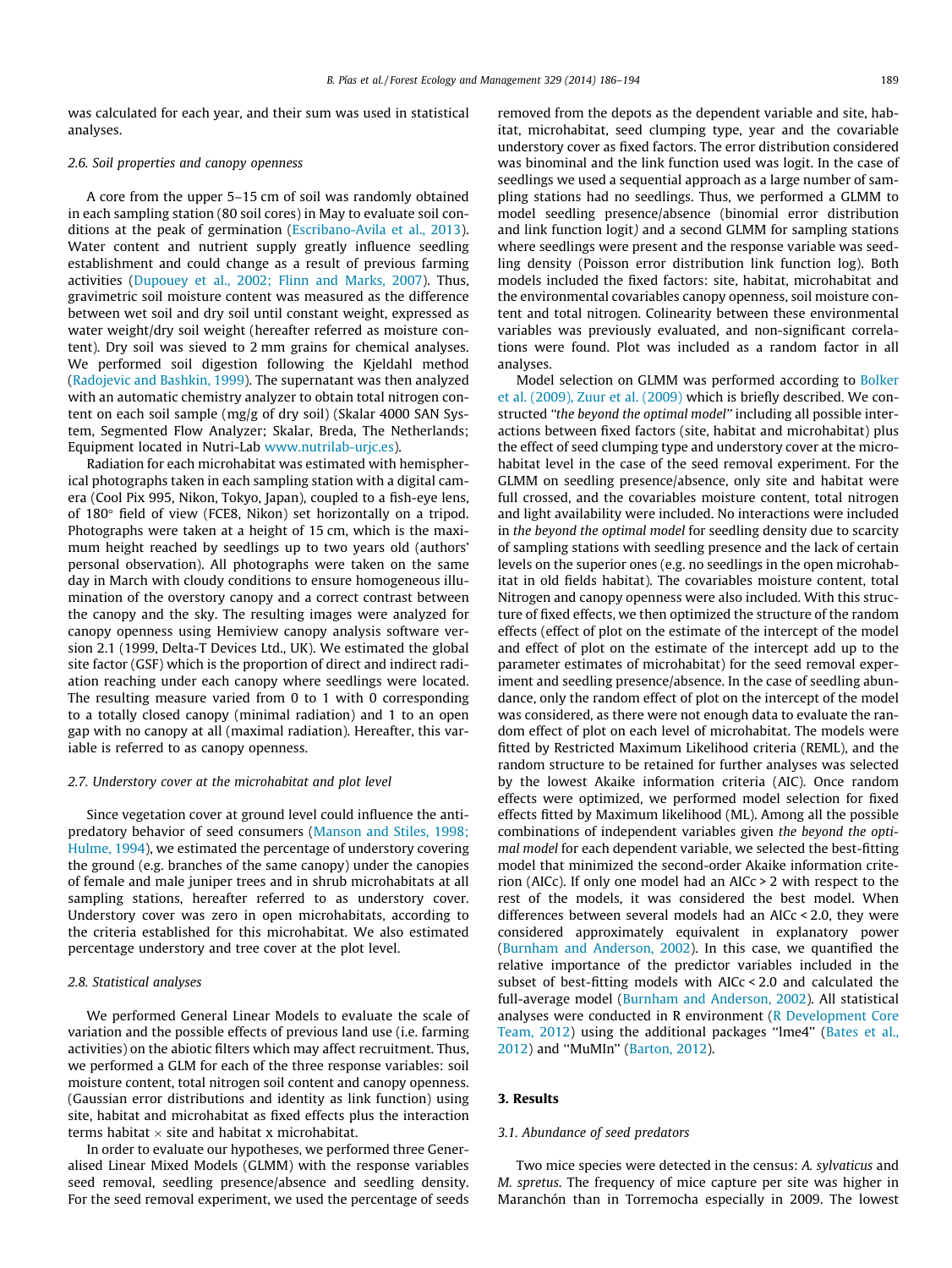frequency was found in the mature woodland remnant of Torremocha in both years and the highest in the mature woodland remnant of Maranchón in 2009 (Table A1 in appendix A). The granivore birds detected in the census were Fringilla coelebs, Lullula arborea, Serinus serinus, Emberiza sp., Carduelis cannabina, Carduelis carduelis and Alauda arvensis. Granivore bird density varied between each year-site-habitat combination, and the highest density was found in the old fields of Maranchón in 2011 (Table A1).

# 3.2. Water, nitrogen soil content and canopy openness models

The abiotic variables studied varied mainly at the local scale. Thus, among the factors analyzed in the GLMs microhabitat was the most relevant, as shown in Table 1. The variation of the abiotic variables at the regional scale was rather reduced and no consistent patterns of variation between habitats were found. Soil moisture content did not vary at the regional scale and the significant effects found for nitrogen content and light availability were context-dependent (site  $\times$  habitat) as shown in Tables 1 and 2. The tree studied abiotic variables, moisture content, total nitrogen and canopy openness significantly varied among microhabitats. Male and female juniper canopies were the microhabitats with greatest soil moisture and nitrogen content followed by shrubs and open gaps. Maximum values of canopy openness were reached in open gaps. However a significance interaction effect between microhabitat and habitat was found for canopy openness due to a more open canopy of the junipers in woodland remnants than in old fields (Tables 1 and 2).

# 3.3. Understory and tree cover

Understory cover was greater at Maranchón than at Torremocha at the microhabitat and at the plot level [\(Fig. 2B](#page-5-0), Table A.2). Understory cover was also greater in recently colonized old fields than in mature woodlands especially beneath the canopy of junipers, which was consistent at the two study sites. The Torremocha woodland was the habitat with the lowest understory cover, and recently colonized old fields in Maranchón had the highest understory cover ([Fig. 2B](#page-5-0)). At the plot level the greatest understory was found in the old fields located at Maranchón whereas the greatest tree cover was found in Torremocha woodland (Table A.2).

# 3.4. Post-dispersal seed removal percentages and seed removal modeling

We detected no seed removal in the excluded seed depots. Thereby our results on seed removal can we be attributed to seed predators present in the study area. The total percentage of seed removal was  $23 \pm 0.03$ % (Mean  $\pm$  S.E.). Seed removal was higher in Maranchón than in Torremocha (Mean ± SE: 29.40 ± 1.09% and 17.28 ± 1.36%, respectively) and in recently colonized old fields than in remnant woodlands  $(27.0 \pm 2.29$  and  $20.06 \pm 1.95$  respectively) at both sites. However, differences between habitats were greater at Maranchón than at Torremocha. The woodland of this locality had the lowest seed removal  $(16.71 \pm 1.64\%)$  as shown in [Fig. 2](#page-5-0)A. Seed removal percentages were generally higher under male and female Spanish juniper canopies, than under shrubs or in open gaps [\(Fig. 2A](#page-5-0)). Seed removal percentage was similar for the seed clumping type of carnivore and thrushes  $(23.52 \pm 1.6\%)$ and  $22.94 \pm 1.53$ %, respectively). Total seed removal percentage was similar in the two studied years (2009: 23.40 ± 1.73% and 2011: 23.16 ± 1.48%).

The optimum structure for random effects included plot with an effect on the intercept of the model and an effect on the slope of microhabitat. This means that the percentage of predation occurring in each microhabitat changed between plots. For the fixed effects structure, we obtained three models with AICc < 2. The three models included the variables site and habitat full crossed with their interaction, while the variables seed clumping type and understory cover at the microhabitat level were only included in one model each [\(Table 3](#page-6-0)A). As all three models had equivalent explanatory power; we performed a model averaging procedure to determine the importance of each predictor variable. The variables site, habitat and the interaction among them had a relative importance of 1, while the variables seed clumping type and understory cover had a relative importance of 0.29 and 0.19, respectively. Thus, the most relevant effect was the interaction between site and habitat, according to which post-dispersal seed predation was greatest in the old fields located in Maranchón ([Table 4\)](#page-6-0). The random effect of plot introduced a standard deviation of 0.7 on the parameter estimate of the intercept of the model ([Table 4](#page-6-0)). The microhabitat which presented the strongest random effect due to plot was the female canopy followed shrubs and finally open gaps.

3.5. Recruitment patterns. Seedling presence probability and seedling abundance models

A total of 66 seedlings was recorded in the study area (42 in 2009 and 24 in 2011). Most seedlings were found under female and male juniper canopies (62% and 21% respectively), followed by the shrub microhabitat (17%), and no seedlings were found in open gaps ([Fig. 2](#page-5-0)C and E).

Model selection for seedling presence obtained one model with AICc < 2. This included the fixed variables site, habitat and canopy openness ([Table 3B](#page-6-0)). The random effect of plot only affecting the intercept of the model was the best fit to the data, and the variance introduced by each plot on the intercept of the model was very low ([Table 5\)](#page-6-0). Torremocha and woodland remnants presented the highest probability of seedling occurrence. The probability of seedling occurrence was negatively correlated to canopy openness (no seedlings were recorded in open gaps where canopy openness is maximum  $c$ . 1) as shown in [Fig. 2C](#page-5-0) and E.

|--|--|

General linear model on abiotic environmental variables.

|                | DF | Water      |        |          | Nitrogen   |        |                        | Canp.Op    |        |            |
|----------------|----|------------|--------|----------|------------|--------|------------------------|------------|--------|------------|
|                |    | Resi. Dev. | % Dev. | P-val    | Resi. Dev. | % Dev. | P-val                  | Resi. Dev. | % Dev. | P-val      |
| Null           |    | 45.514     |        |          | 954.43     |        |                        | 5.91       |        |            |
| Site           |    | 45.41      | 0.10   | 0.657    | 826.17     | 13.44  | $< 0.001$ <sup>*</sup> | 5.87       | 0.68   | 0.092      |
| Hab.           |    | 44.567     | 0.84   | 0.206    | 783.6      | 5.15   | 0.0083                 | 5.85       | 0.34   | 0.238      |
| Microhab.      |    | 37.273     | 7.30   | $0.003*$ | 501.08     | 36.05  | $< 0.001*$             | 1.25       | 78.63  | $< 0.001*$ |
| Site x Hab     |    | 36.935     | 0.34   | 0.422    | 468.27     | 6.55   | $0.02*$                | 1.18       | 5.60   | $0.0355*$  |
| Hab x Microhab |    | 36.445     | 0.49   | 0.818    | 428.34     | 8.53   | 0.09                   | 1.03       | 12.71  | $0.012*$   |

Significance effects of factors are denoted with stars (<sup>⁄</sup> ). DF: Degrees of Freedom. Resi. Dev.: Residual Deviance.% Dev: Percentage of deviance explained. P-val: P-value. Canp. Op: Canopy openness.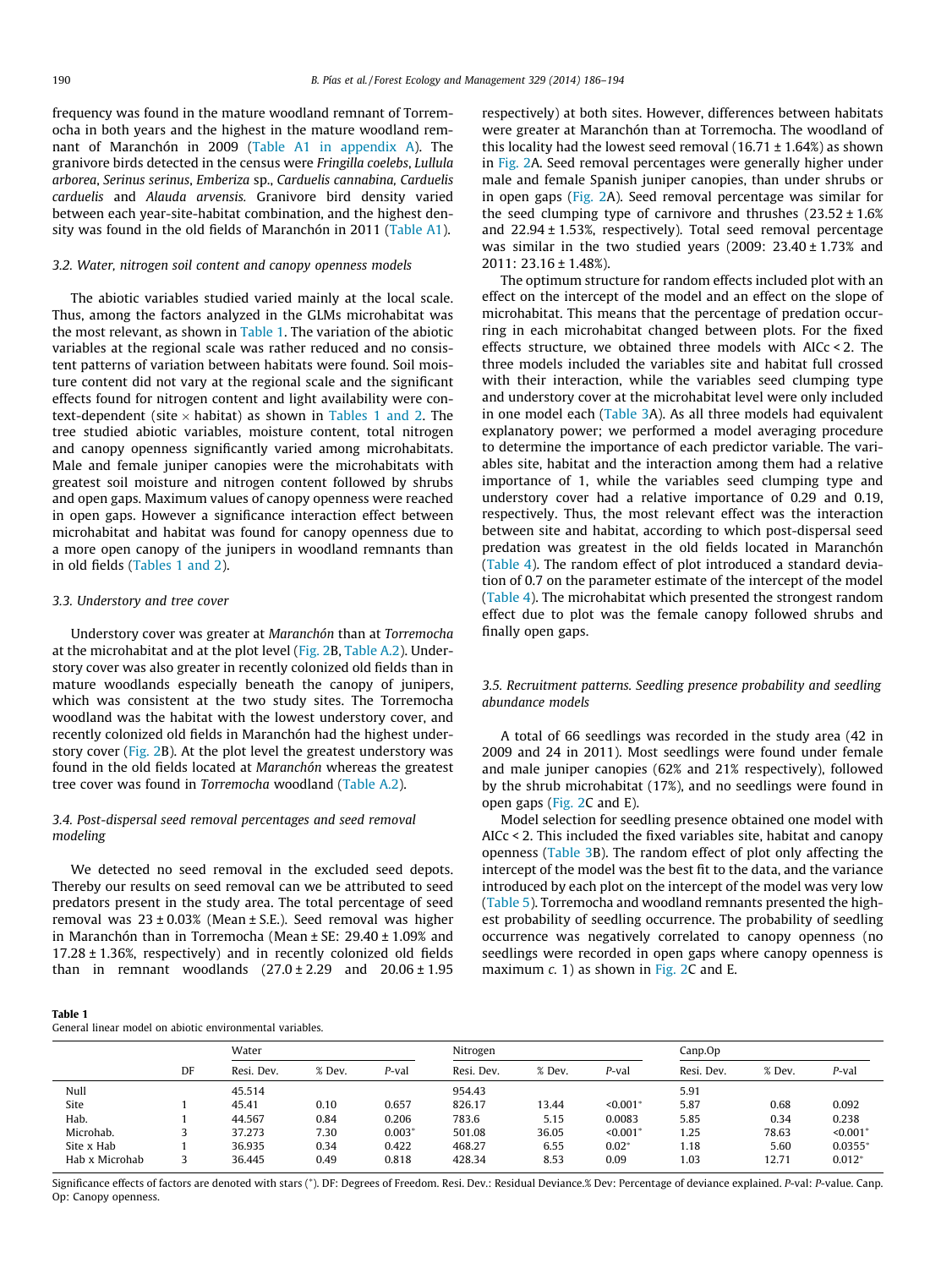<span id="page-5-0"></span>

| Table 2                                                                  |
|--------------------------------------------------------------------------|
| Parameter estimates of the GLMs for the abiotic environmental variables. |

|                                | Water    |           |          | Nitrogen |      |                           | Canp.Op  |           |                        |
|--------------------------------|----------|-----------|----------|----------|------|---------------------------|----------|-----------|------------------------|
|                                | Estimate | <b>SE</b> | P-value  | Estimate | SE   | P-value                   | Estimate | <b>SE</b> | P-value                |
| Intercept                      | 0.86     | 0.25      | $0.001*$ | 4.78     | 0.87 | $< 0.001*$                | 0.97     | 0.04      | $< 0.001*$             |
| Torremocha                     | $-0.07$  | 0.23      | 0.764    | $-1.25$  | 0.78 | 0.114                     | $-0.01$  | 0.04      | 0.768                  |
| Old fields                     | $-0.25$  | 0.37      | 0.496    | 1.37     | 1.24 | 0.271                     | $-0.03$  | 0.06      | 0.614                  |
| Female                         | 0.62     | 0.32      | 0.060    | 4.83     | 1.11 | $\leq 0.001$ <sup>*</sup> | $-0.47$  | 0.05      | $< 0.001$ <sup>*</sup> |
| Male                           | 0.83     | 0.33      | $0.016*$ | 6.49     | 1.11 | $< 0.001*$                | $-0.58$  | 0.05      | $< 0.001$ <sup>*</sup> |
| Shrub                          | 0.60     | 0.32      | 0.070    | 1.65     | 1.11 | 0.140                     | $-0.47$  | 0.05      | $< 0.001$ <sup>*</sup> |
| Torremocha $\times$ Old fields | 0.26     | 0.33      | 0.430    | $-2.56$  | 1.56 | $0.023*$                  | 0.11     | 0.05      | $0.039*$               |
| Old fields $\times$ Female     | $-0.02$  | 0.46      | 0.970    | $-1.85$  | 1.56 | 0.240                     | $-0.21$  | 0.08      | $0.007*$               |
| Old fields $\times$ Male       | 0.00     | 0.46      | 0.100    | $-3.71$  | 1.56 | $0.02*$                   | $-0.03$  | 0.08      | 0.704                  |
| Old fields $\times$ Shrub      | $-0.37$  | 0.46      | 0.425    | $-0.64$  | 1.56 | 0.700                     | 0.01     | 0.08      | 0.918                  |

Missing levels ''Maranchón'', ''Woodland remnant, ''open'' and their interactions are included in the intercept. Canp.Op: Canopy openness.



Fig. 2. Response variables post dispersal seed predation, probability of seedling presence and seedling abundance are represented on the left-hand side of the panel (A, C, E, respectively). The covariables undercanopy cover, Canopy openness, and nitrogen content are represented on the right-hand side of the panel (B,D,F).

Model selection for seedling abundance obtained two models with AICc < 2. The first model included the variables site, canopy openness and nitrogen soil content, while the second model added the effect of microhabitat [\(Table 3C](#page-6-0)). According to the averaged estimates of the two models, Spanish juniper seedlings were more abundant in microhabitats with greater nitrogen content and with greater canopy openness. Is worth to be noted note that, in this case, the maximum value of canopy openness was lower than in the model performed to explain seedling presence probability. This was due to the lack of seedlings in the sampling stations located in open microhabitats which had the maximum canopy openness (only sampling stations with at least one seedling were considered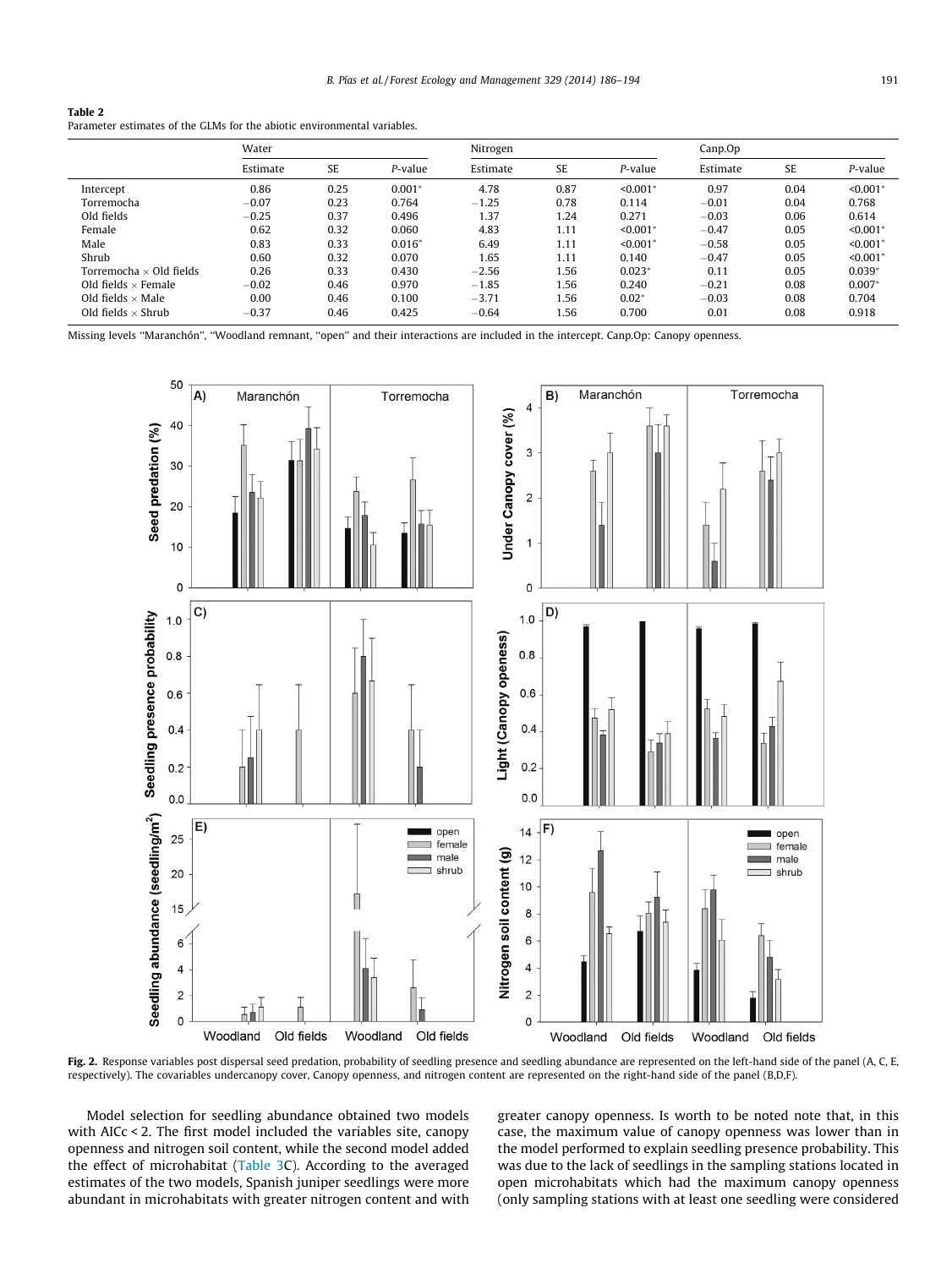#### <span id="page-6-0"></span>Table 3 Model selection for seed predation, and seedling presence and abundance.

| (A) Sd. Remv | Mods  |          | H        | <b>SxH</b> | MH        | <b>UCC</b> | SCT      |          |           | K  | Loglik     | AICc    | Delta | $W^+$ |
|--------------|-------|----------|----------|------------|-----------|------------|----------|----------|-----------|----|------------|---------|-------|-------|
|              |       | $\times$ | $\times$ | $\times$   |           |            |          |          |           | 14 | $-1529.75$ | 3088.05 | 0.00  | 0.52  |
|              |       | $\times$ | $\times$ | $\times$   |           | $\times$   |          |          |           | 15 | $-1529.29$ | 3089.20 | 1.15  | 0.29  |
|              |       | $\times$ | $\times$ | $\times$   |           |            | $\times$ |          |           | 15 | $-1529.70$ | 3090.03 | 1.98  | 0.19  |
|              | $W_i$ |          |          |            |           | 0.29       | 0.19     |          |           |    |            |         |       |       |
| (B) Sdl pres | Mods  | S        | H        | <b>SxH</b> | MH        | <b>UCC</b> | Water    | N        | Canp.Open | K  | Loglik     | AICc    | Delta | $W^*$ |
|              |       | $\times$ | $\times$ |            |           |            |          |          | $\times$  | 5  | $-32.09$   | 75      | 0     |       |
| (C) Sdl Abun | Mods  | S        | H        | <b>SxH</b> | <b>MH</b> | <b>UCC</b> | Water    | N        | Canp.Open | K  | Loglik     | AICc    | Delta | $W^*$ |
|              |       | $\times$ |          |            |           |            |          | $\times$ | $\times$  | 5  | $-16.01$   | 46.30   | 0.00  | 0.71  |
|              | 2     | $\times$ |          |            | $\times$  |            |          | $\times$ | $\times$  | ⇁  | $-12.39$   | 48.11   | 1.81  | 0.29  |
|              | $W_i$ |          |          |            | 0.29      |            |          |          |           |    |            |         |       |       |

(A) Post-dispersal seed removal; (B) probability of seedling presence; (C) seedling abundance. Each column represents a different predictor variable (S, site; H, habitat; S:H, site x habitat interaction; UCC, Under canopy cover; SCT, Seed Clumping Type; Y, year). K: number of parameters. Wi: Akaike Weight of the model. W+ : Relative importance of variables. The cross indicates the variable was present in the model.

#### Table 4

Averaged estimates and standard errors for the seed removal experiment.

| Fixed effects                 | Estimate | <b>SE</b> |
|-------------------------------|----------|-----------|
| Intercept                     | $-1.76$  | 0.17      |
| Maranchon                     | 0.25     | 0.24      |
| Old fields                    | $-0.17$  | 0.24      |
| Maranchón $\times$ Old fields | 1.03     | 0.33      |
| Under canopy cover            | $-0.08$  | 0.07      |
| Clumping type carnivore       | $-0.02$  | 0.07      |
| Random effects                |          |           |
|                               |          | SD.       |
| Intercept                     |          | 0.70      |
| Female tree                   |          | 1.53      |
| Male tree                     |          | 1.17      |
| Shrub                         |          | 1.34      |

Missing estimates for the levels ''Torremocha'', ''Woodland remanants'' and their corresponding interaction terms are comprised in the intercept.

| Table 5                                                                 |
|-------------------------------------------------------------------------|
| Estimates and standard errors seedling presence and seedling abundance. |

|                    | Estimate      | <b>SE</b> |
|--------------------|---------------|-----------|
| Seedling presence  |               |           |
| Fixed effects      |               |           |
| Intercept          | 1.48          | 0.94      |
| Torremocha         | 1.54          | 0.66      |
| Old fields         | $-2.08$       | 0.70      |
| Canopy openness    | $-5.09$       | 1.70      |
| Random effects     | SD            |           |
| Intercept          | $3.12 e - 06$ |           |
|                    |               |           |
|                    | Estimate      | SE.       |
| Seedling abundance |               |           |
| Fixed effects      |               |           |
| Intercept          | $-2.03$       | 0.62      |
| Canopy openness    | 413           | 0.89      |
| N                  | 0.15          | 0.03      |
| Torremocha         | 1.27          | 0.33      |
| Male               | $-0.78$       | 0.24      |
| Shrub              | $-0.46$       | 0.27      |
| Random effects     | <b>SD</b>     |           |
| Intercept          | 0.31          |           |

Missing estimates for the levels ''Maranchón'', ''Woodland remanants'' and ''Female'' are comprised in the intercept.

to model seedling abundance, see Section [2.8\)](#page-3-0). Torremocha site presented higher seedling abundance than Maranchón, and the most favorable microhabitat was the under female Spanish juniper canopy, followed by shrubs and the male juniper canopy (Table 5), ([Fig. 2](#page-5-0)).

# 4. Discussion

Variation at the regional scale played an important role in the post-dispersal seed removal pattern as we hypothesized. Seed removal was greater in old fields than in mature woodland remnants, which agrees with other studies ([Chapman and Chapman,](#page-8-0) [1999; Nepstad et al., 1996; Matías et al., 2009\)](#page-8-0). However, we found an interaction effect between site and habitat type that may be due to differential management and landscape structure. Contrary to our hypothesis and previous works [\(Dupouey et al., 2002\)](#page-8-0), former farming activities performed in old fields did not affect seedling abundance, which was higher in microhabitats with intermediate levels of nutrient and canopy openness. Thus, seedling abundance was mainly controlled by factors operating at the local spatial scale as also predicted. However, a relevant effect of regional scale (site) was also found, suggesting that other factors than those measured in this study varying at the landscape scale (e.g. plant fecundity) could still be relevant in determining seedling establishment patterns [\(Clark et al., 1998\)](#page-8-0). Overall our results suggest that biotic factors rather than abiotic ones control ecosystem recovery in non intensive old fields.

# 4.1. Post-dispersal seed removal increases seed limitation in abandoned fields

Post-dispersal seed predation is a major constraint in the recovery of degraded lands [\(Santos and Telleria, 1994; Torre and Díaz,](#page-8-0) [2004\)](#page-8-0), and our study system is not an exception ([Ostfeld et al.,](#page-8-0) [1997; Wijdeven and Kuzee, 2000\)](#page-8-0). Thus, a higher percentage of seed removal was found in recently colonized old fields than in mature woodland remnants coinciding with the results obtained for seed predators abundance. Contrary to our expectations seed clumping type and variation at the local spatial scale (i.e. microhabitat) did not play an important role in the seed removal pattern found. According to [Hulme \(1993,1994\)](#page-8-0), negative density dependence processes are rarely found for seeds larger than 10 mg. Spanish juniper seeds are c. 3 times heavier than this threshold which could explain the reduced importance of seed clumping in explaining the seed removal pattern observed. Thus, Spanish juniper seeds may not suffer negative density dependence on greater seed clumps due to their seed size.

Microhabitats with greater seed availability and canopy cover are expected to suffer higher seed predation [\(Manson and Stiles,](#page-8-0) [1998; Hulme, 1993](#page-8-0)). Our results match these expectations, as seed predation under female juniper canopies and in open gaps tended to be the greatest and the lowest, respectively. However, this variable was not relevant in explaining the post-dispersal seed removal pattern. We argue that the effect of microhabitat on the removal pattern was reduced due to the random variability occurring at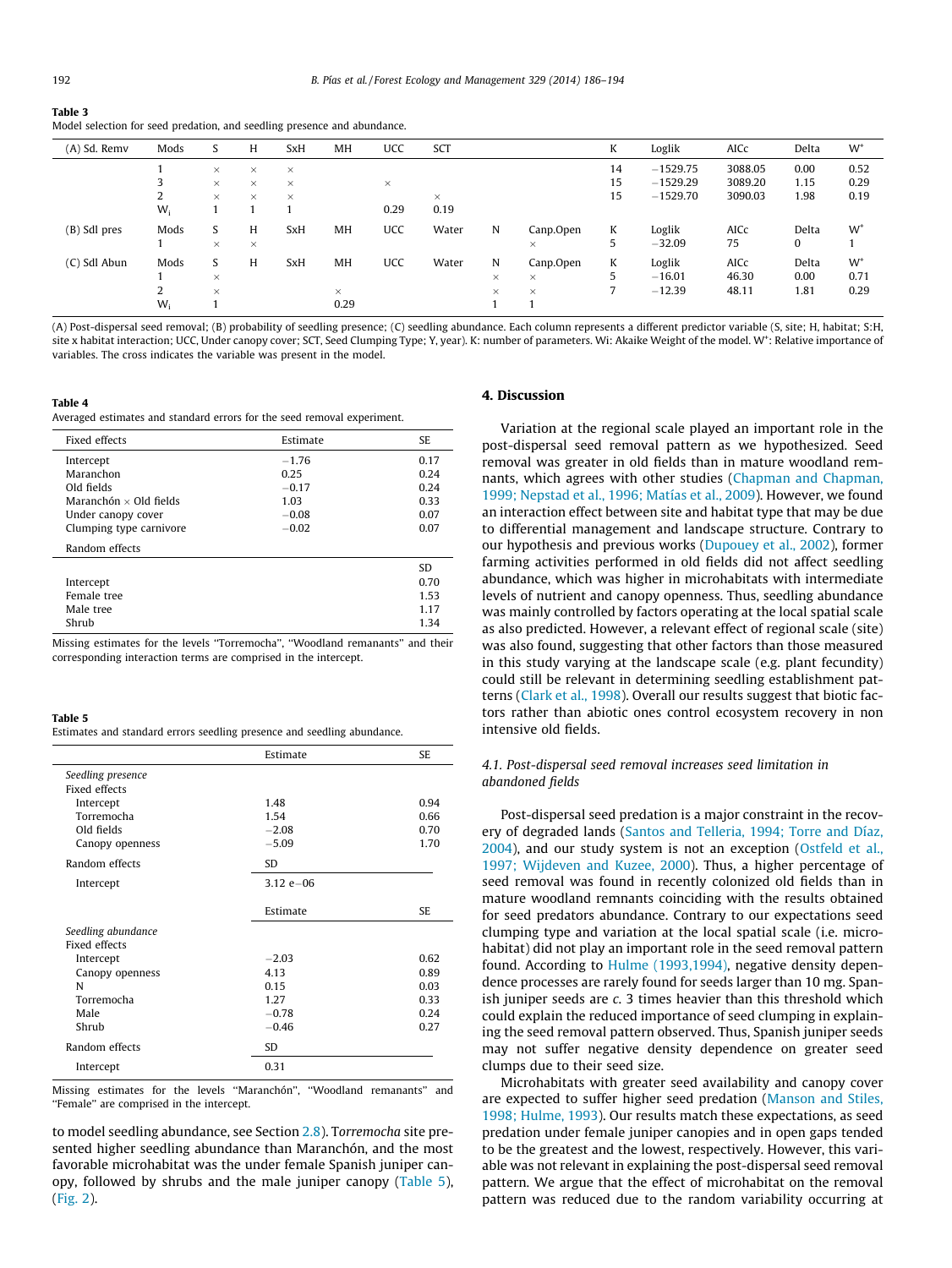<span id="page-7-0"></span>each plot, a mesoscale between the regional and local spatial scale, which modulated seed removal occurring in each microhabitat. Understory cover at the plot level could be part of that variability, as this variable greatly influences the predation risk perceived by small mammals and their movement pattern between individual microhabitat features [\(Kotler and Brown, 1988; Kotler et al.,](#page-8-0) [1991; Vásquez et al., 2002](#page-8-0)). According to the so-called optimal foraging theory, rodents are expected to preferentially select female juniper canopies for feeding, as this microhabitat has a higher seed density than others ([Hulme, 1994](#page-8-0)). However, if rodents have to travel through an open plot to reach the female canopy, the predation risk could be too high, and suboptimal microhabitats from a food abundance perspective would be preferred for being safer [\(Lima](#page-8-0) [and Dill, 1990; Verdolin, 2006](#page-8-0)). This is supported by the interaction effect between site and habitat found at the regional scale which seems to be related to understory cover at the plot level and at the local scale (Manson and Stiles, [Hulme, 1993\)](#page-8-0). Old fields in Maranchón and the woodland remnant in Torremocha were the habitat-site combinations with the greatest and lowest seed predation, respectively matching the understory pattern found. Additionally it has been argued that the vicinity of cereal crops could reduce seed predation on adjacent patches, as rodents could prefer to use crops for foraging [\(Todd et al., 2000; González-Varo](#page-8-0) [et al., 2012\)](#page-8-0). This is concordant with the observed pattern in which seed predation was lower at the site where old fields and active croplands formed a mosaic structure (i.e. old fields in Torremocha).

# 4.2. Former agricultural land use did not modify soil suitability for recruitment

Biotic and abiotic process operating at different spatial scales determine plant recruitment ([Gómez-Aparicio, 2008](#page-8-0)). We predicted the local scale would be relevant in determining seedling establishment patterns and additionally the regional scale, i.e. habitat type, may had an indirect effect due to modifications in soil conditions as a result of former farming activities ([Flinn and Marks,](#page-8-0) [2007](#page-8-0)). Although these predictions were confirmed, the effect of regional scale did not seem to be due to the impact of former agricultural activities on soil suitability, as only the probability of seedling presence and nor seedling density was affected by habitat type. Thus, we found no variation in seedling abundance at the regional scale between old fields and mature woodlands. This result is in agreement with our previous findings on Spanish juniper seed germination and seedling survival [\(Escribano-Avila et al., 2013](#page-8-0)) and with the lack of differences found in soil nitrogen, moisture soil content and canopy openness at the regional (habitat) scale in this study. Consequently, soil properties relevant for seed germination and seedling survival did not seem to have been modified by former farming activities and did not limit plant recruitment.

Despite that seedling abundance was controlled by microhabitat suitability, specifically nitrogen content and canopy openness which were optimal beneath female juniper canopies ([Montesinos](#page-8-0) [et al., 2007; Gimeno et al., 2012b; Cambecèdes et al., 2013\)](#page-8-0), the variable site also played a relevant role in the recruitment process. According to [Clark et al. \(1998\)](#page-8-0), some variables varying at the landscape scale are critical for plant recruitment, i.e. reproductive tree density, fecundity and seed dispersal. In this study such variables were higher at the site where more abundant seedlings were found ([Escribano-Avila et al., 2012\)](#page-8-0) which has also the lower predator abundance and post-dispersal seed removal.

# 4.3. Biotic rather than abiotic factors controls plant recruitment in old fields offering opportunities for ecosystem recovery

In our study site biotic factors, seed dispersal and post-dispersal seed removal, seem to be more important than abiotic factors in controlling ecosystem recovery in old fields. According to previous works ([Cramer et al., 2008](#page-8-0)), biotic factors control ecosystem recovery in old fields when the abiotic threshold of degradation related to land use intensity is not passed. Old fields that were abandoned during the mid-twentieth century in developed countries were never subjected to intensive agriculture practices, due to their low productivity ([Pinto-Correia and Mascarenhas, 1999](#page-8-0)), thereby being their recovery likely controlled by biotic factors rather than abiotic ones. Restoration practices necessary to amend biotic factors, such as seed limitation, are less costive in time and money than abiotic ones (e.g. soil nutrients content or structure). This fact, together with predictions of increase in land abandonment in low productive areas ([Rousenvell et al., 2006](#page-8-0)) makes old fields especially relevant from an ecosystem recovery perspective.

# 5. Conclusions

Spanish juniper recruitment was controlled by factors operating at the studied hierarchical spatial scales. The regional spatial scale was relevant for biotic interactions i.e. seed dispersal and post-dispersal seed predation, which controlled seed availability in a defined spatial pattern, whereas seedling abundance was mainly controlled by environmental suitability varying at the local spatial scale. Our results also show that post-dispersal seed removal increased seed limitation, a pervasive constraint for plant recruitment in old fields, with more intense seed removal in old fields with greater shrub cover, which seems to be a generalized pattern. Soil environmental variables did not vary at the regional scale due to previous farming activities, and consequently, did not constrain seedling establishment. This may be a general pattern for old fields not previously subjected to intensive farming actives and made such old fields interesting targets for ecosystem recovery.

#### Acknowledgments

Gema Escribano-Ávila was supported by a FPU-MEC doctoral grant from the Spanish Ministry of Education [\(http://www.](http://www.educacion.gob.es/portadahtml) [educacion.gob.es/portadahtml](http://www.educacion.gob.es/portadahtml)). Funding was provided by the Spanish Ministry for Innovation and Science [\(http://www.idi.](http://www.idi.mineco.gob.es/) [mineco.gob.es/\)](http://www.idi.mineco.gob.es/) with research projects CGL2010-16388/BOS, Consolider Montes (CSD2008\_00040), VULGLO (CGL2010-22180- C03-03), and CALCOFIS (CGL2009-13013), and by the Community of Madrid project REMEDINAL 2 (CM-S2009/AMB-1783).

#### Appendix A. Supplementary material

Supplementary data associated with this article can be found, in the online version, at [http://dx.doi.org/10.1016/j.foreco.2014.06.](http://dx.doi.org/10.1016/j.foreco.2014.06.021) [021.](http://dx.doi.org/10.1016/j.foreco.2014.06.021)

#### References

- [Adams, R., 2004. Junipers of the World: The genus](http://refhub.elsevier.com/S0378-1127(14)00386-7/h0005) Juniperus. Trafford Publ, [Vancouver, BC](http://refhub.elsevier.com/S0378-1127(14)00386-7/h0005).
- [Barbero, M., Bonin, G., Loisel, R., Quezel, P., 1990. Changes and disturbances of forest](http://refhub.elsevier.com/S0378-1127(14)00386-7/h0010) [ecosystems caused by human activities in the western part of the](http://refhub.elsevier.com/S0378-1127(14)00386-7/h0010) [mediterranean basin. Vegetatio 87, 151–173.](http://refhub.elsevier.com/S0378-1127(14)00386-7/h0010)
- Barton, K., 2012. MuMIn: Multi-model inference R package version 1.8. In.
- Bates, D., Maechler, M., Bolker, B., 2012. lme4: Linear mixed-effects models using s4 classes. In.
- [Bolker, B., Brooks, M., Clark, C., Geane, S., Poulsen, J., Stevens, M., Jada-Simone, S.,](http://refhub.elsevier.com/S0378-1127(14)00386-7/h0025) [White, S., 2009. Generalized linear mixed models: a practical guide for ecology](http://refhub.elsevier.com/S0378-1127(14)00386-7/h0025) [and evolution. Trends Ecol. Evol. 24, 127–135.](http://refhub.elsevier.com/S0378-1127(14)00386-7/h0025)
- [Burnham, K., Anderson, D.R., 2002. Model Selection and Multimodel Inference. A](http://refhub.elsevier.com/S0378-1127(14)00386-7/h0030) [Practical Information-theoretic Approach. Springer, New York](http://refhub.elsevier.com/S0378-1127(14)00386-7/h0030).
- [Cambecèdes, J., Samhat, P., Fallour-Rubio, D., Candy, F., Gauquelin, T., 2013. Quel](http://refhub.elsevier.com/S0378-1127(14)00386-7/h0035) [avenir pour la turiférai pyrénéenne de la montagne de Rié \(Marignac, France\),](http://refhub.elsevier.com/S0378-1127(14)00386-7/h0035) [après l'incendie de 2003? Suivi de la structure et de la dynamique de la](http://refhub.elsevier.com/S0378-1127(14)00386-7/h0035) [population. Ecologia Mediterranea 39 \(1\), 81–88](http://refhub.elsevier.com/S0378-1127(14)00386-7/h0035).